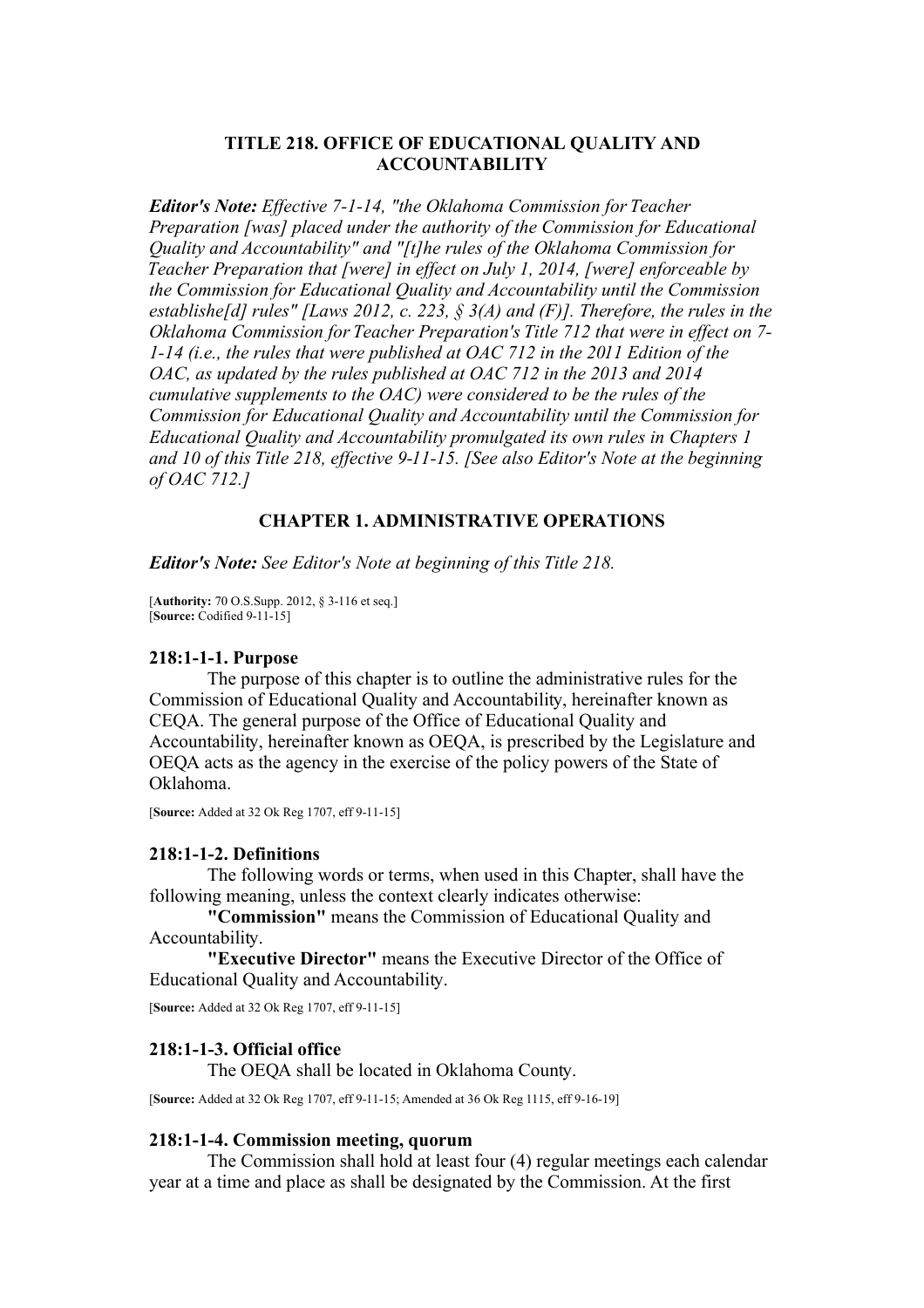regular meeting of each calendar year, the Commission shall appoint a vice-chair to serve in the absence of the Commission Chair.

[**Source:** Added at 32 Ok Reg 1707, eff 9-11-15; Amended at 36 Ok Reg 1115, eff 9-16-19]

## **218:1-1-5. Executive sessions**

The Commission may hold executive sessions at such sessions as is permitted by the Oklahoma Open Meeting Act.

[**Source:** Added at 32 Ok Reg 1707, eff 9-11-15]

### **218:1-1-6. Special meetings**

Special meetings may be called by the Commission Chair and/or Executive Director by giving written or electronic notice to each member of the Commission with not less than forty-eight (48) hours notice.

[**Source:** Added at 32 Ok Reg 1707, eff 9-11-15; Amended at 36 Ok Reg 1115, eff 9-16-19]

## **218:1-1-7. Notice of meetings**

Notice of regular and special meetings will be given in accordance with the provisions of the Oklahoma Open Meetings Act.

[**Source:** Added at 32 Ok Reg 1707, eff 9-11-15]

### **218:1-1-8. Agenda items**

The Executive Director, in conjunction with the Commission Chair or vicechair in the Commission Chair's absence, shall prepare an agenda for each meeting of the Commission. The agenda shall be filed and posted in accordance with the Oklahoma Open Meeting Act.

[**Source:** Added at 32 Ok Reg 1707, eff 9-11-15; Amended at 36 Ok Reg 1115, eff 9-16-19]

## **218:1-1-9. Legal counsel**

The Attorney General of the State of Oklahoma shall serve as legal counsel for the CEQA and shall assist the Commission in its performance of the powers and duties delineated to it by statutory authority.

[**Source:** Added at 32 Ok Reg 1707, eff 9-11-15]

## **218:1-1-10. Personnel**

(a) Executive Director. The Commission shall select an Executive Director, according to procedures established by the Office of Management and Enterprise Services, to assist the Commission in carrying out its duties and responsibilities established by the Legislature.

(b) OEQA Staff. The Executive Director will employ necessary personnel. according to procedures established by the Office of Management and Enterprise Services, to assist the Commission in the performance of its duties.

[**Source:** Added at 32 Ok Reg 1707, eff 9-11-15]

## **218:1-1-11. Powers and duties of the Executive Director**

The Executive Director of the OEQA shall have the following powers and duties, which shall include, but not necessarily be limited to:

(1) Acting as the chief administrative officer for purposes of carrying out the Commission's statutory authority: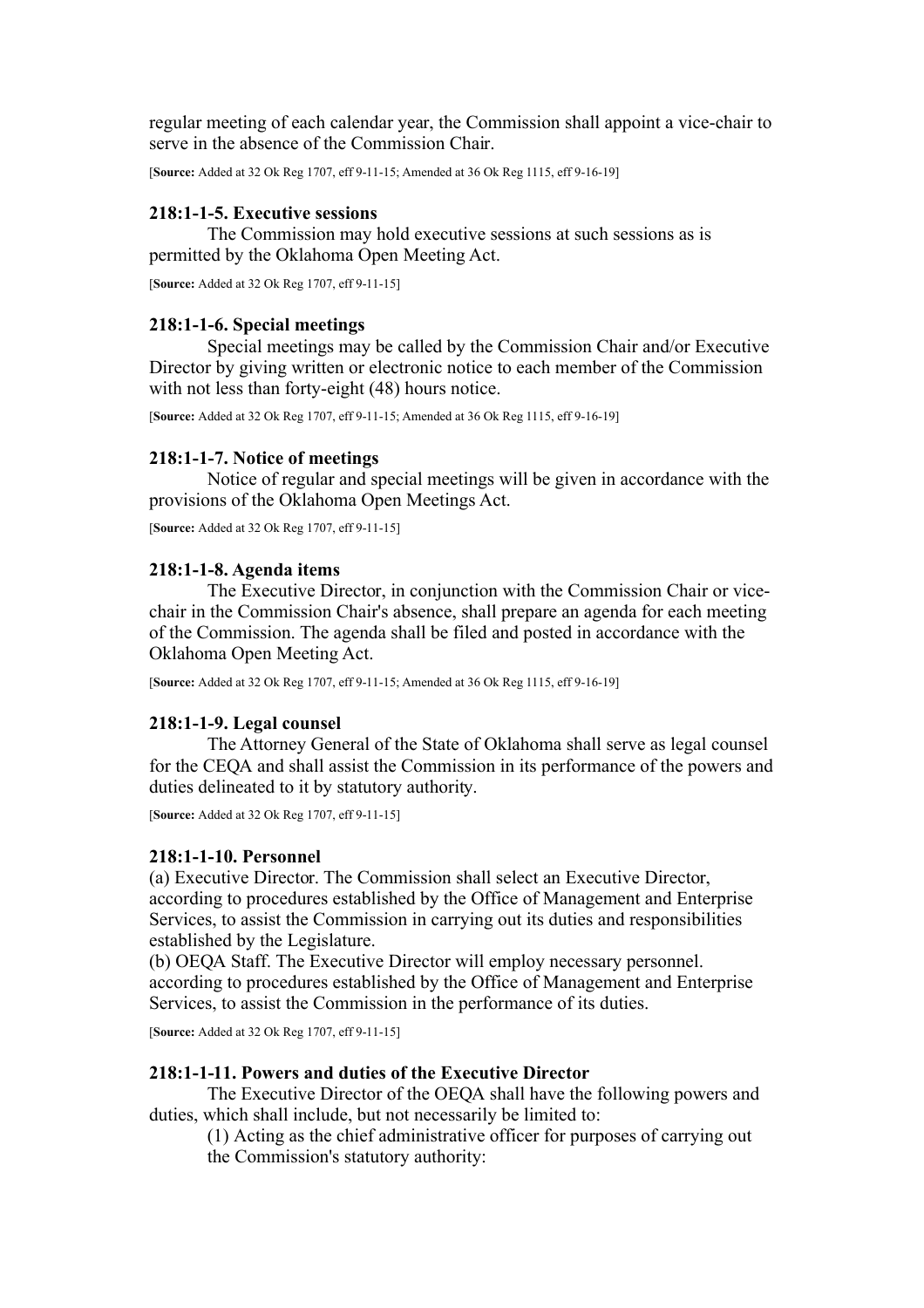(2) Establishing and maintaining a central repository on information regarding availability, acquisition and disposition of all federal funds, state appropriations, and other grants related to the assessment of teachers and administrators and approval of teacher education programs;

(3) Establishing and maintaining a central repository for all duly adopted rules and regulations, minutes, and reports;

(4) Acting as an agent for the Commission in all matters relating to educational quality and accountability as delineated by the commission's statutory authority;

(5) Employing, demoting, or dismissing personnel and making specific assignments of duties for positions and at rates of compensation approved by the Commission to the extent that funds are available.

[**Source:** Added at 32 Ok Reg 1707, eff 9-11-15]

#### **218:1-1-12. Availability of records and manner of obtaining information**

All files, records, minutes, proceedings, rules, documents, decisions, opinions, written statements of policy, and written materials of any other nature required by law to be maintained by the Commission are available for public inspection in the office of the Executive Director of the OEQA. Any persons desiring any information concerning the Commission, its policies and procedures or any pertinent information concerning said organization may make submissions or request the Commission, either in person or by mail by directing such submission or request to the office the Executive Director of the OEQA.

[**Source:** Added at 32 Ok Reg 1707, eff 9-11-15]

#### **CHAPTER 10. EDUCATIONAL QUALITY**

*Editor's Note: See Editor's Note at beginning of this Title 218.*

[**Authority:** 70 O.S., §§ 6-180 et seq.] [**Source:** Codified 9-11-15]

## **SUBCHAPTER 1. [RESERVED]**

#### **SUBCHAPTER 3. [RESERVED]**

## **SUBCHAPTER 5. EDUCATOR PREPARATION PROGRAM ACCREDITATION**

#### **218:10-5-1. Educator preparation program accreditation and review process**

(a) Oklahoma educator preparation institutions function under an 'accreditation program' system which requires the evaluation of teacher education units and programs on a periodic basis.

(b) Effective July 1, 2014 the Commission of Educational Quality and Accountability, hereafter referred to as the CEQA, shall assume responsibility for accrediting educator preparation programs in Oklahoma's public and private institutions of higher education.

(c) The program accreditation system shall be a multifaceted system based on: (1) A competency-based educator preparation program built around the standards for Oklahoma educator preparation programs (See 218:10-5-3 and 218:10-5-4);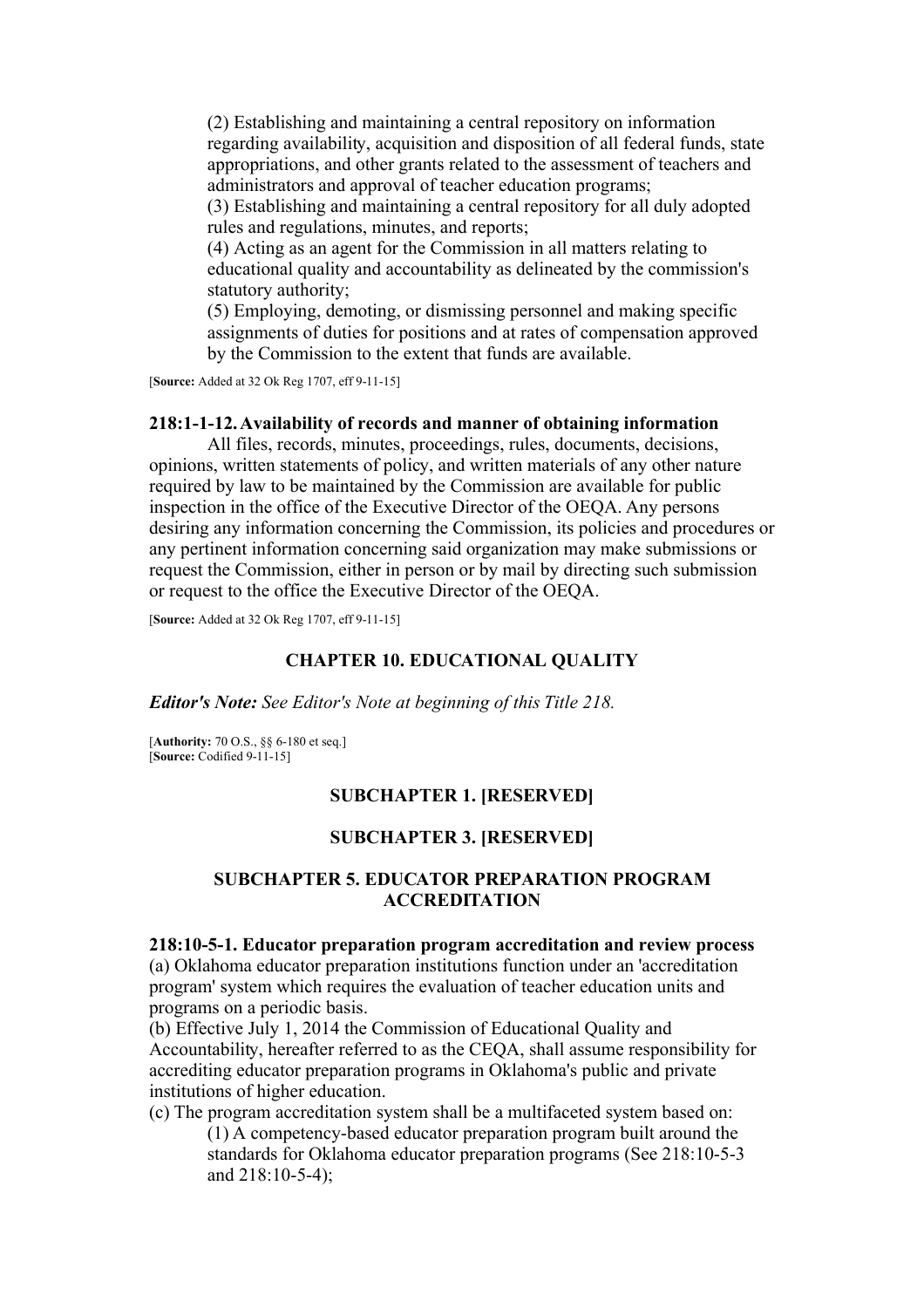(2) Self-studies as outlined in the standards for state accreditation; (3) On-site accreditation review team visits to the campuses of the institutions of higher education;

(4) Analysis of data related to student success rates on the general education, professional education, and subject matter assessments;

(5) Analysis of student satisfaction data;

(d) Prior to being accredited each institution must meet the eligibility requirements for accreditation and all requirements of the CEQA, and receive the approval of the Oklahoma State Regents for Higher Education, Hereafter referred to as the OSRHE, when applicable. An institution seeking first-time or initial accreditation must complete a two (2) part application process beginning with Part 1 to establish the status of the applicant and ending with Part 2 to establish accreditation eligibility. After acceptance of the Part 1 application by CAEP and/or CEQA, the educator preparation program, hereafter referred to as EPP, must submit the Part 2 application and schedule a site visit within a three (3) year period. The site visit must occur within five (5) years of the date of acceptance of the Part 1 application.

(1) **Part 1: Applicant Status.** The Part 1 application is completed by the EPP administrator, signed by the administrator and the president, and submitted to CAEP and/or CEQA.

(2) **Part 2: Accreditation Eligibility.** Upon acceptance of the Part 1 application, the EPP is granted applicant status. The EPP submits the following:

> (A) Description of evidence demonstrating the capacity to prepare educators and/or other school professionals.

> (B) Evidence that graduates/completers are eligible for an educator license issued by the state.

(C) A list of all programs offered for the preparation of P-12 educators and/or other school professionals.

(D) An accreditation plan for programs by site of operation including number of completers.

(E) A list of all of the EPP clinical educators (faculty).

(F) Information on applicable EPP characteristics, such as governance, regional accreditation, and Carnegie classification. (G) Evidence of parity in resources, facilities, and finances in comparison to another professional field based preparation program of the EPP's choice.

(H) Copies of EPP-created assessments and scoring guides for unitwide evaluation of candidate performance, not including proprietary assessments such as licensure examinations.

(e) The OEQA is a performance-based partner with the OSRHE and CAEP. All educator preparation programs shall be expected to meet all CAEP unit and program accreditation standards, State Department of Education competencies, OSRHE teacher education policies as well as all additional standards established by the CEQA.

(1) **Self-study.** The self-study shall be utilized by the CEQA for state accreditation, OSRHE program review, and CAEP accreditation as stipulated in OS 70 sections 6-180.

(2) **Records to be kept on file at the institution.** The following items and records shall be kept on file at the institution with the director/dean of teacher education.

(A) Copy of the self-study;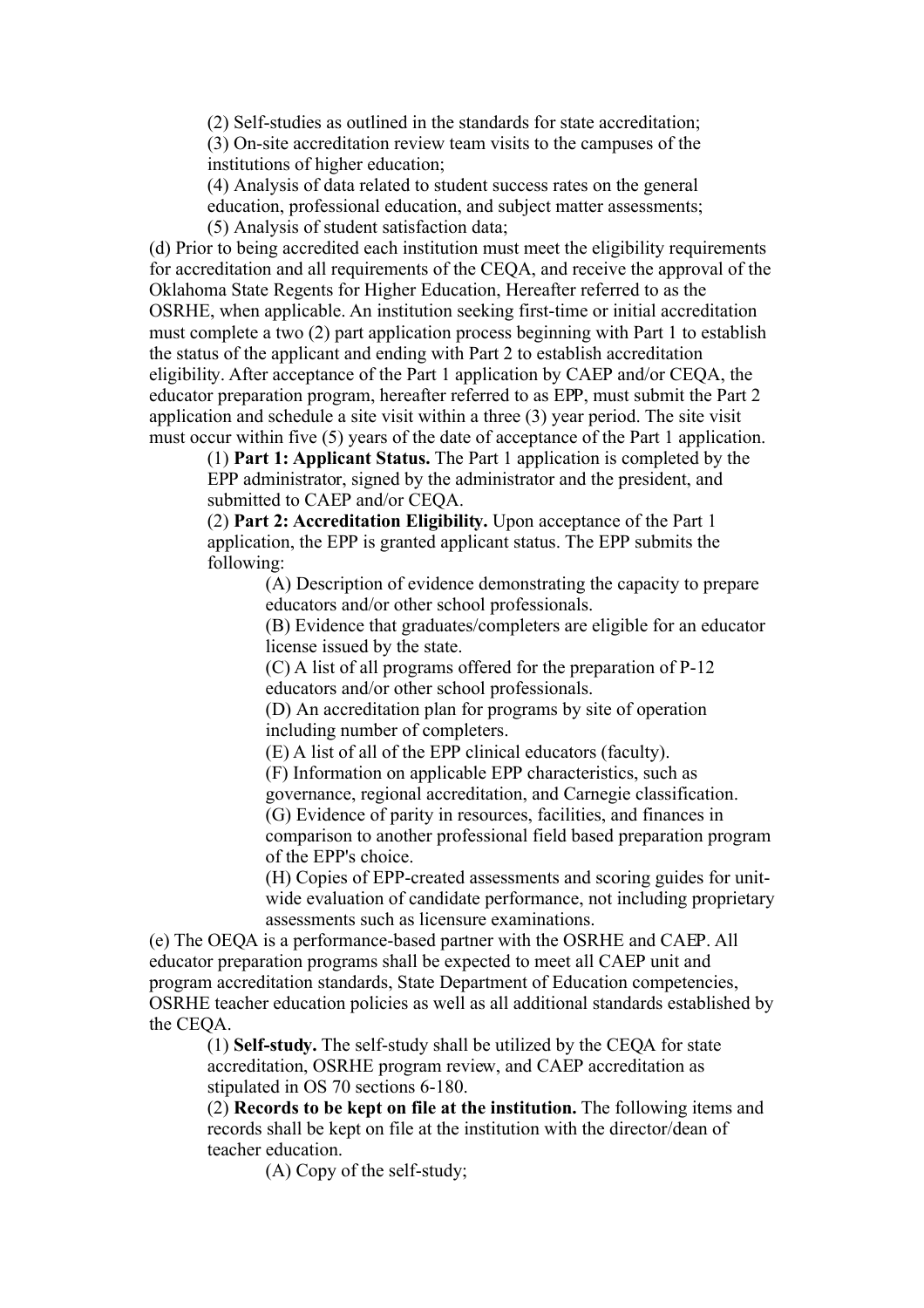(B) Copy of annual report to the CEQA;

(C) Syllabi for courses in the areas of specialization, general education, and professional education will be kept on file with the institution; and

(D) Full faculty resumes will be on file for review. All levels of teaching personnel will be indicated.

(E) Copies of program review reports.

(F) Candidate CEOE scores.

(3) **OEQA personnel will establish an accreditation visit schedule that will adhere to CAEP/State accreditation timelines.**

(4) **Selection of accreditation review team.** Selection of the accreditation review team will be coordinated by the OEQA staff after the visitation dates are set. Selection of the accreditation review team shall be based on the following:

> (A) All team members must have been trained by CAEP staff and/or their designee in the application of CAEP standards and on the process for evaluating programs for the CEQA.

(B) Accreditation team for first accreditation. The membership of a first accreditation review team shall be as follows:

(i) Three to six CAEP site visitors (for institutions seeking national accreditation)

(ii) State site visitors appointed by the OEQA including: One P-12 site visitor; one site visitor from higher education who is a member of an educator preparation unit. For accreditation of private institutions the site visitor shall be from a private institution; for public institutions this site visitor shall be from a public institution; One site visitor from the OEQA serving as State Consultant; One additional at-large site visitor;

(iii) For any institution requesting accreditation of a career technology program(s) an additional site visitor may be recommended by the State Director of Career and Technology Education.

(iv) The OEQA may invite observers representing the Oklahoma State Regents for Higher Education, Oklahoma State Department of Education, Oklahoma Department for Career and Technology Education, professional organizations, and the community-at-large.

(v) Observers shall be actively involved in the data collection process, participate in the accreditation review team meetings, and assist the accreditation review team to understand state nuances. They may assist, but shall not be required to write any sections of the team report. They shall not be a voting member of the team.

(vi) Observers are expected to participate in the entire visit and all assigned meetings and activities.

(vii) The chair of the accreditation review team has the authority to dismiss any observer from the accreditation visit who does not participate in the entire site review and assigned activities.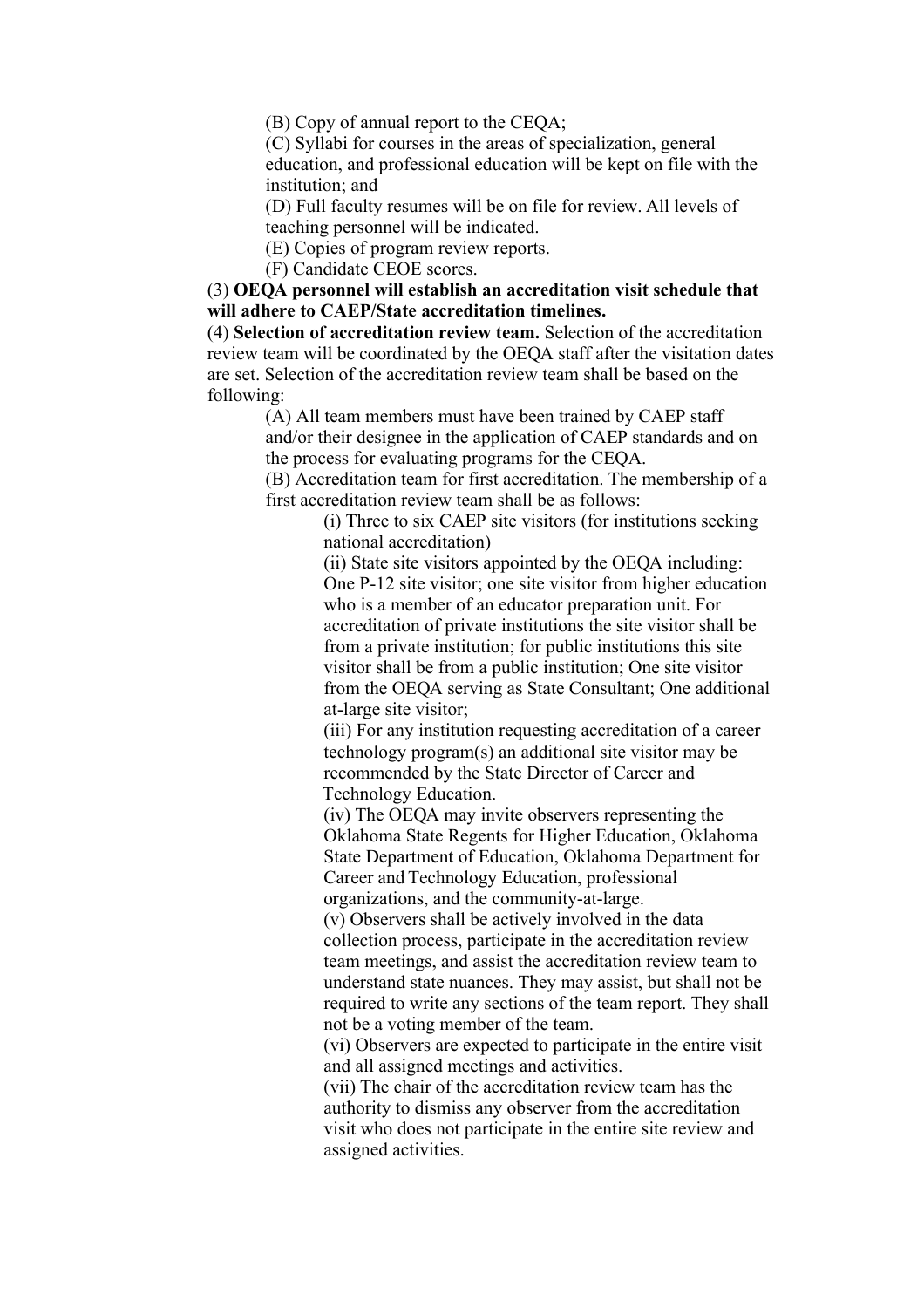(viii) The OEQA shall collaborate with the director of educator preparation at the institution requesting state accreditation regarding the team representation.

(ix) State site visitors will number no less than two. (C) Accreditation team for continuing accreditation. The membership of a continuing accreditation review team shall be as follows:

> (i) CAEP site visitors as determined by CAEP (for CAEP accredited institutions);

> (ii) State site visitors which will number no less than two; (iii) The OEQA shall collaborate with the director of educator preparation at the institution being reviewed regarding the state team representation;

(iv) The OEQA may invite observers representing Oklahoma State Regents for Higher Education, State Department of Education, and the community-at-large. If a Career and Technology program is offered at the institution the State Director of Career and Technology Education may nominate a site visitor for any institution requesting accreditation of career and technology program(s); (v) Observers shall be actively involved in the data collection process, participate in the accreditation review team meetings, and assist the accreditation review team

with understanding state nuances. They may assist but shall not be required to write any sections of the team report.

They shall not be a voting member of the team.

(vi) Observers are expected to participate in the entire visit and all assigned meetings and activities.

(vii) The chair of the accreditation review team has the authority to dismiss any observer from the accreditation visit who does not participate in the entire site review and assigned activities.

(D) Accreditation teams for non-CAEP accredited institutions shall be composed of state site visitors.

(E) CEQA members and OEQA appointees who are involved in an unit or program evaluation and/or accreditation, must complete performance-based training prior to voting and/or participating in any accreditation decisions.

## (5) **Logistics for CAEP/State accreditation visits shall adhere to the CAEP and State guidelines.**

(A) The accreditation process will include

(i) Successful completion of application (for first and initial accreditation)

(ii) Submission of Self-Study Report containing evidence of meeting accreditation standards and state requirements

(iii) Response to the Formative Feedback Report

(iv) On-site visit

(B) The completed accreditation review team report will be presented to the CEQA and CAEP (as applicable).

(C) Visiting team members will be reimbursed for expenses incurred according to state guidelines. Reimbursement forms must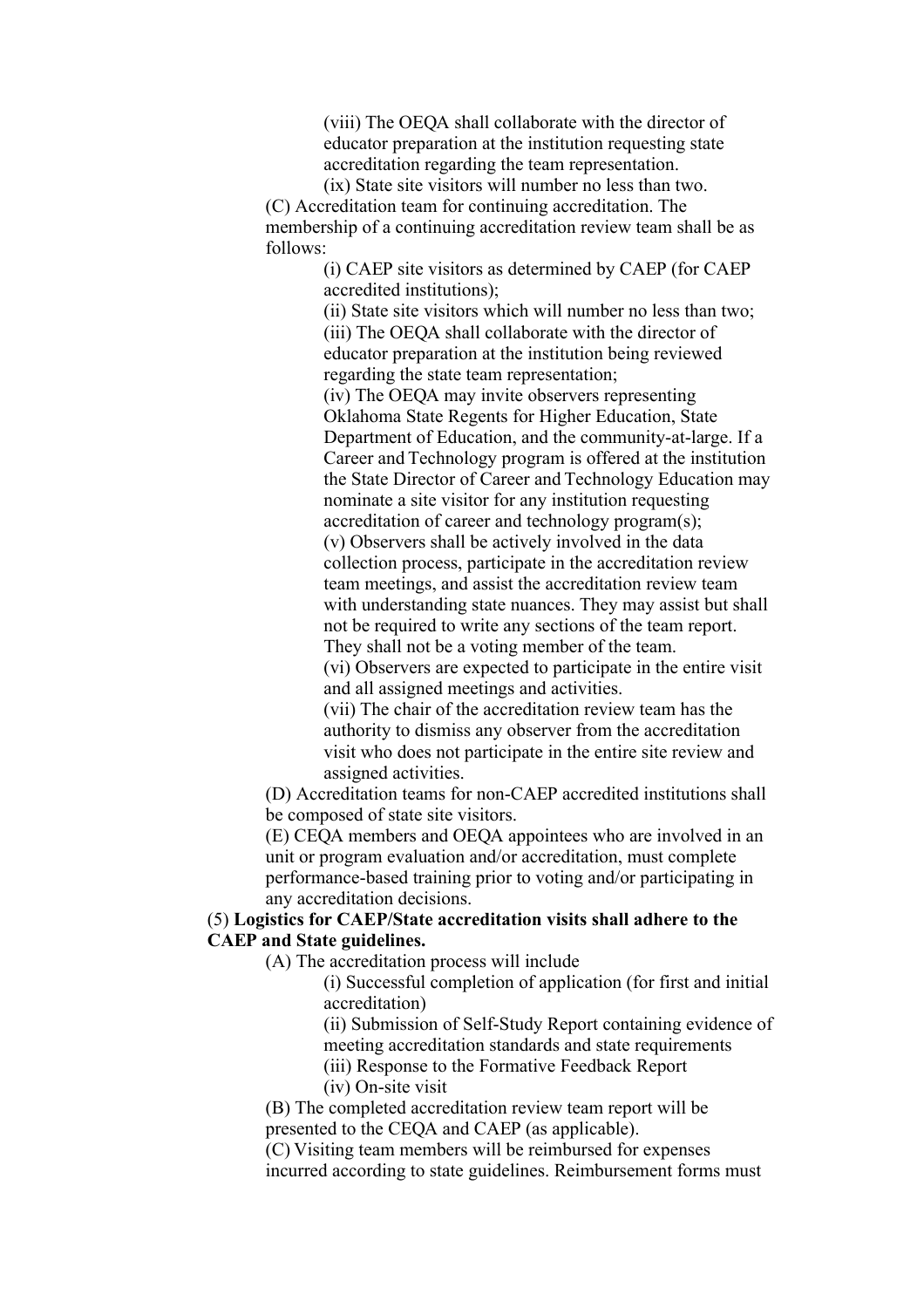be completed by team members on the last day of the visit. (6) **Preparation of the team report.** The accreditation review team work will culminate in preparation of a report outlining the findings of the team following CAEP guidelines. The report will reflect the team consensus on the review.

> (A) At the exit report, representatives of the accreditation review team will present a summary of its evaluation of the program. The summary will include an evaluation of the completeness, quality, and strength of evidence for each standard and state requirement. (B) The completed CAEP and OEQA reports will follow the CAEP timelines for submission; and

(C) The summary evaluation will be presented to the CEQA for determination of final state accreditation decision. For CAEP accredited institutions, final accreditation decisions will be made after CAEP has forwarded its accreditation decision to the CEQA.

(7) **Final action.** Final action on the reports and institutional accreditation will proceed according to CAEP/state guidelines and policies.

(A) Final action by the CEQA may include the following:

(i) Accreditation is granted for seven (7) years if the EPP meets all of the accreditation standards and required components, even if areas for improvement (AFIs) are identified.

(ii) Accreditation with Stipulations is granted if an EPP receives one (1) or more stipulations on non-required components(s) and all standards are met. A targeted response to the stipulations(s) must be submitted to the Accreditation Council and/or CEQA for review by the end of the second year following the application of the stipulation. Failure to submit a response to the stipulation within a two-year (2) time frames results in automatic revocation. Failure to correct the condition leading to the stipulation within the specified two-year (2) period results in revocation.

(iii) Probationary Accreditation is granted for two (2) years when an EPP does not meet one (1) of the CAEP Standards or fails to meet not more than one required component under any one (1) standard. If the probationary status is for failing to meet one of the CAEP standards, a targeted response to the stipulations(s) must be submitted to the Accreditation Council and/or CEQA for review by the end of the second year following the application of the stipulation, and the EPP must undergo a targeted site visit and submit an interim self-study report. If the probationary status is for failing meet not more than one required component, a targeted response to the stipulations(s) must be submitted to the Accreditation Council and/or CEQA for review by the end of the second year following the application of the stipulation, and the EPP must undergo a document review. Failure to submit a response to the stipulation within a two-year (2) time frame results in revocation. Failure to correct the condition leading to the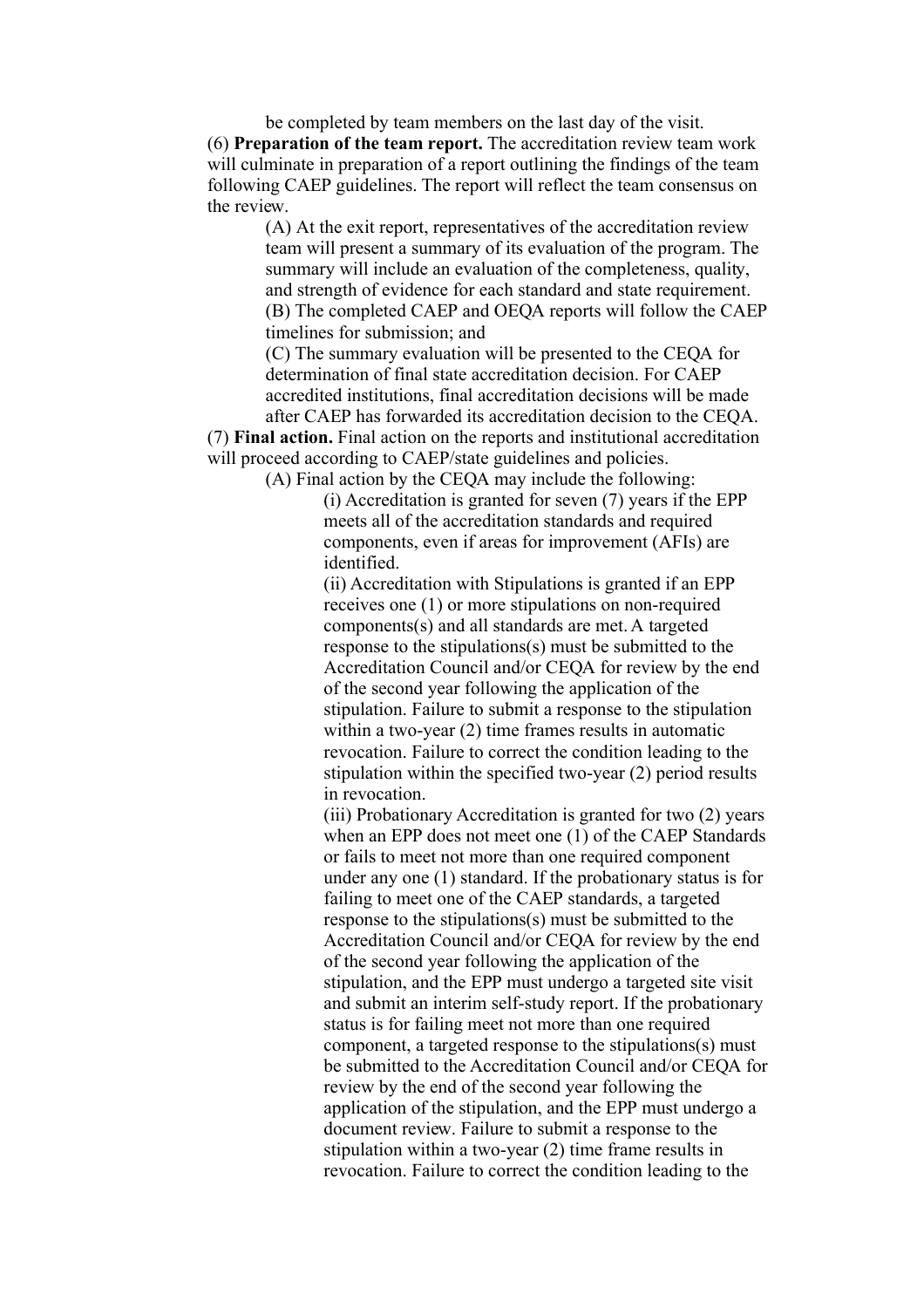stipulation within the specified two-year (2) period results in revocation.

(iv) Revocation (for Continuing) or Denial (for Initial) of accreditation occurs if an EPP does not meet two (2) or more of the accreditation standards. In a case where accreditation is revoked, the EPP can begin the application process after one (1) calendar year from the date of the final decision. All students who have been admitted to the program must be notified by mail, within 30 days of receipt of the CAEP or CEQA decision, as to the revocation of accreditation of the unit and programs. Within 30 days of receipt of the CEQA decision, the institution provides to the OEQA the names, admission dates, and majors of all students admitted to their program at the time of the decision. Institutions that lose their state accreditation may recommend candidates for certification for one year from the end of the semester in which accreditation is revoked.

(B) All final actions shall be reported annually in the OEQA annual report.

## (8) **Appeals Board.**

(A) The appeals process for National Accreditation will follow the guidelines and criteria contained in the CAEP Appeals Policy; (B) For appeals related to program(s) and state accreditation the CEQA shall consider the recommendation of the CEQA Appeals Board whose membership shall include:

(C) Membership of CEQA Appeals Board shall be:

(i) CEQA chair. The CEQA Chair shall be the Chair of the Appeals Board;

(ii) Representative from OEQA with State Consultant experience;

(iii) Program subject matter and/or standards expert(s). If the appeal is related to a specific program, the program expert shall be in the area(s) being appealed;

(iv) One P-12 school classroom teacher;

(v) One member trained as a site visitor (when applicable);

(vi) One educator preparation faculty representative; and

(vii) One representative from the arts and sciences faculty

or from school administration.

# (9) **Appeal of an accreditation adverse action.**

(A) An educator preparation program may formally appeal an adverse action (denial or revocation of accreditation) CEQA by indicating its intent in writing within 15 days of receipt of its accreditation letter and action report. The program shall submit its petition within 30 days after its letter of intent.

(B) CEQA may affirm, amend, or reverse the accreditation decision. The decisions of the CEQA are final. While the appeal is pending, the educator preparation program's prior status remains in effect. (C) The basis for appeal of an accreditation adverse action is:

> (i) OEQA procedures not followed by visitor teams, Commissioners, or OEQA staff;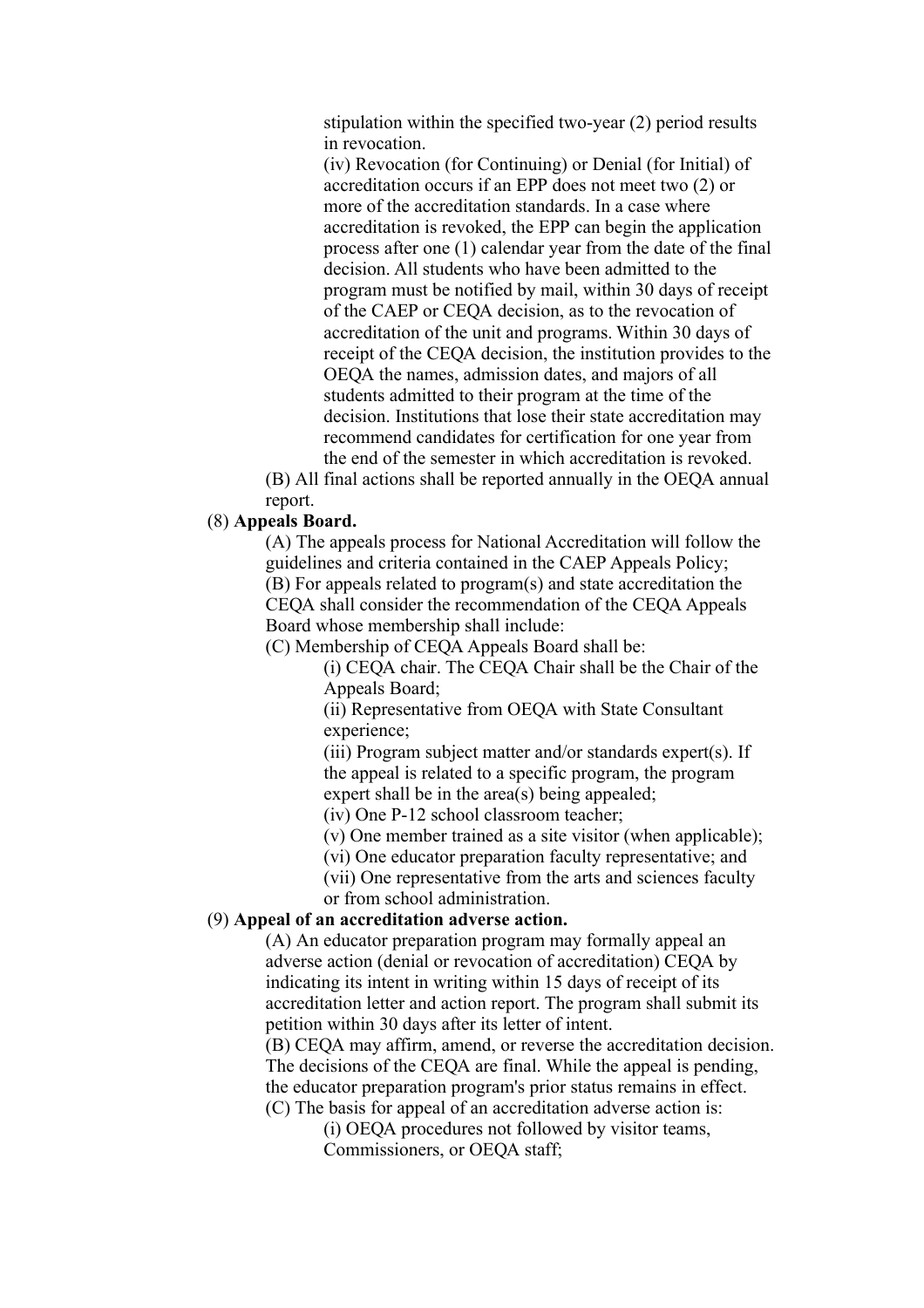(ii) A conflict of interest or prejudice by members of visitor teams, Commissioners, or OEQA staff that influenced the accreditation decision;

(iii) The accreditation decision is not supported adequately or is contrary to facts presented and known at the time of the decision;

## (10) **Reconsideration of a stipulation or a probationary accreditation decision.**

(A) An educator preparation program may ask for reconsideration of a CEQA stipulation or conditional term decision. An educator preparation program may, by a formally documented petition, request reconsideration of any decision that cites a stipulation or grants a conditional term for accreditation. OEQA staff will undertake a preliminary review of petitions with the educator preparation program and take the request to the CEQA chair to determine whether to submit the request to the CEQA. (B) The basis for reconsideration of a stipulation or a conditional term decision is:

> (i) CEQA procedures not followed by visitor teams, Commissioners, or OEQA staff;

(ii) A conflict of interest or prejudice by members of visitor teams, Commissioners, or OEQA staff that influenced the accreditation decision;

(iii) The accreditation decision is not supported adequately or is contrary to facts presented and known at the time of the decision.

### (11) **Cost of review.**

(A) If the appeal leads to an affirmation of the CEQA original decision, the appellant will be liable for the expenses of the CEQA Appeals Board, the second accreditation review team visit, and all expenses related to the review. All expenses will be reimbursed according to state travel reimbursement guidelines. (B) If the CEQA Appeals Board finds in favor of the institution, the CEQA will be liable for expenses of the AB and second accreditation review team. All expenses will be reimbursed according to state travel reimbursement guidelines.

[**Source:** Added at 32 Ok Reg 1709, eff 9-11-15; Amended at 33 Ok Reg 736, eff 8-25-16; Amended at 34 Ok Reg 789, eff 7-19-17 (emergency); Amended at 35 Ok Reg 1159, eff 9-14-18; Amended at 36 Ok Reg 1115, eff 9-16-19; Amended at 38 Ok Reg 1757, eff 9-11-21]

## **218:10-5-2. Program Review Advisory Board**

The Program Review Advisory Board (PRAB) shall provide consultation related to program reviews. The PRAB shall make final reviews and recommendations on all program reports submitted for state review under the Specialized Professional Association (SPA) process and make recommendations on program status for all non CAEP institutions and for program areas not associated with a CAEP-recognized learned society. Program reviews will take place in conjunction with the college's/university's accreditation cycle, occurring according to the established CAEP/or OEQA timeline as applicable.

(1) Members of the Program Review Advisory Board (PRAB) shall be approved by the CEQA.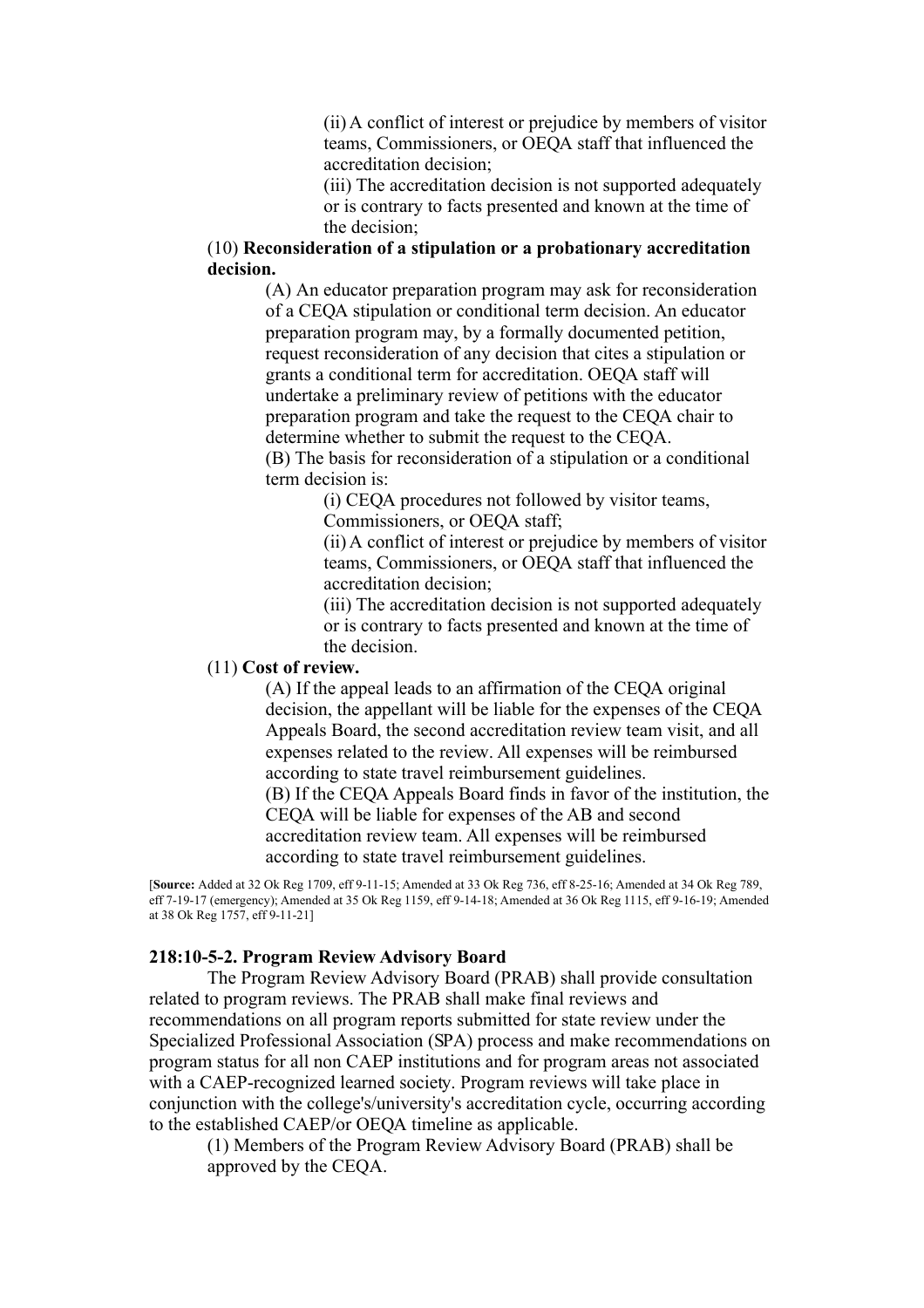(2) The Program Review Advisory Board (PRAB) members shall serve an initial term of two years.

(3) Two or more of the Program Review Advisory Board (PRAB) members may be reappointed to additional terms to allow for continuity.

(4) Members shall have completed training on the program review process.

(5) Discretion and ethical judgment shall be used in making

recommendations.

(6) The Program Review Advisory Board (PRAB) may be comprised of trained reviewers in specific subject areas from the following groups:

(A) Practicing P-12 classroom teachers

(B) Practicing P-12 administrators

(C) Higher education faculty members

(7) The Director of Educational Quality or designee may chair the Program Review Advisory Board (PRAB) committee.

[**Source:** Added at 32 Ok Reg 1709, eff 9-11-15; Amended at 38 Ok Reg 1757, eff 9-11-21]

#### **218:10-5-3. Specific state requirements for program accreditation**

(a) The following requirements apply to both undergraduate and graduate programs. The governance and administration of the total educator preparation program standard is based on the premise that there must be a recognizable and functioning governance entity within the institution's administrative structure which has responsibility for designing, approving and continuously evaluating and developing educator preparation programs. This governing unit may be a council, committee, department, school, college, or any other recognizable entity, which includes the administration of educator preparation as one of its functions. The governing unit membership and responsibilities include the following:

(1) Membership on the educator preparation governing unit shall be defined by written policy to include:

> (A) A majority of the members who have a minimum of three years teaching experience in public schools;

(B) A majority of the members in the governance unit who are currently teacher education faculty members;

(C) Some faculty members who shall represent the arts and sciences;

(D) A designated director of educator preparation defined as the institution's official representative for educator preparation. The authority and responsibilities of this individual shall be clearly defined in written policies; and

(E) A clearly defined process whereby faculty members and administrators become members and the terms of office.

(2) The responsibilities of the educator preparation governing unit shall be defined by written policy to include:

(A) Responsibilities of the officers of the unit;

(B) Responsibilities of the unit's standing committees; and

(C) Responsibilities in the following areas as they are related to educator preparation:

(i) Admission/retention in educator preparation;

(ii) Field experience and student teaching (admission and placement);

(iii) Development of courses and program curricula; and program review, evaluation and planning.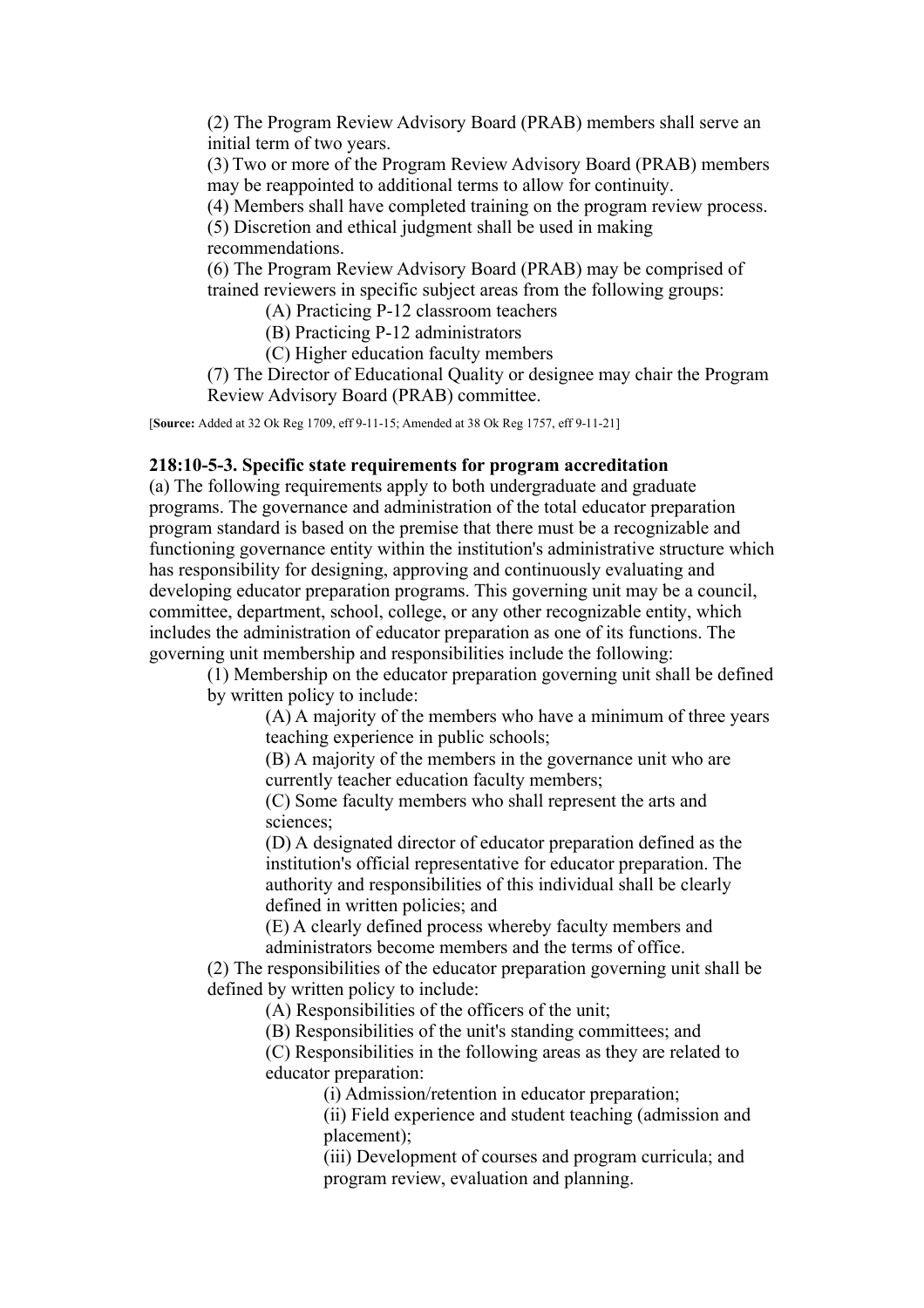(3) Program review, evaluation and revision responsibilities include:

(A) The governance unit shall conduct at least one systematic review, evaluation, and when appropriate, revision of all educator preparation programs within each accreditation period; (B) Periodic program reviews and revisions shall be based on, but

not limited to, stated goals and objectives; and

(C) The process for conducting program review, evaluation, and revision shall include, but not be limited to, participation by the following:

> (i) Educator preparation faculty and arts and science faculty;

(ii) Graduates of the programs;

(iii) Students currently in the program;

(iv) Teachers and administrators from the public schools;

(v) Parents of P-12 students and business and community

leaders who are actively involved in assisting P-12 schools.

(4) Documentation related to the budget-making process and level of financial support shall include the following:

(A) A clearly defined budget-making process for all teacher education programs; and

(B) An analysis showing that the institution's financial support for programs in educator preparation are maintained at a level appropriate for a professional preparation program.

(b) Educator preparation faculty workload policies, including class-size and online course delivery, should allow faculty members to be effectively engaged in teaching, scholarship, assessment, advisement, collaborative work in P-12 schools, and service. Faculty loads for teaching on campus and online generally do not exceed 12 hours for undergraduate teaching and nine hours for graduate teaching per semester or the equivalent. Supervision of clinical practice does not generally exceed 18 candidates for each full-time equivalent faculty member per semester or the equivalent.

(c) Candidate-related standards are to be consistent with accreditation standards.

(d) Program decisions of the professional education unit are to be guided by a conceptual framework, which establishes the shared vision for the preparation of teacher candidates.

(1) The conceptual framework application for state initial accreditation.

(2) The conceptual framework shall consist of:

(A) The program's philosophy, purposes, professional commitments and dispositions;

(B) A knowledge base that provides the foundation for the framework;

(C) Performance expectations for candidates that align with professional, state and institutional standards; and

(D) A system by which candidate performance is regularly assessed.

(e) The following guidelines are to be used to collect and maintain data on each institution's educator preparation program:

(1) The institution shall establish a process which seeks information and program input from educator preparation faculty; faculty from arts and sciences and other programs and disciplines which are appropriate; candidates within the educator preparation program; teachers,

administrators, parents, guardians or custodians of students; and business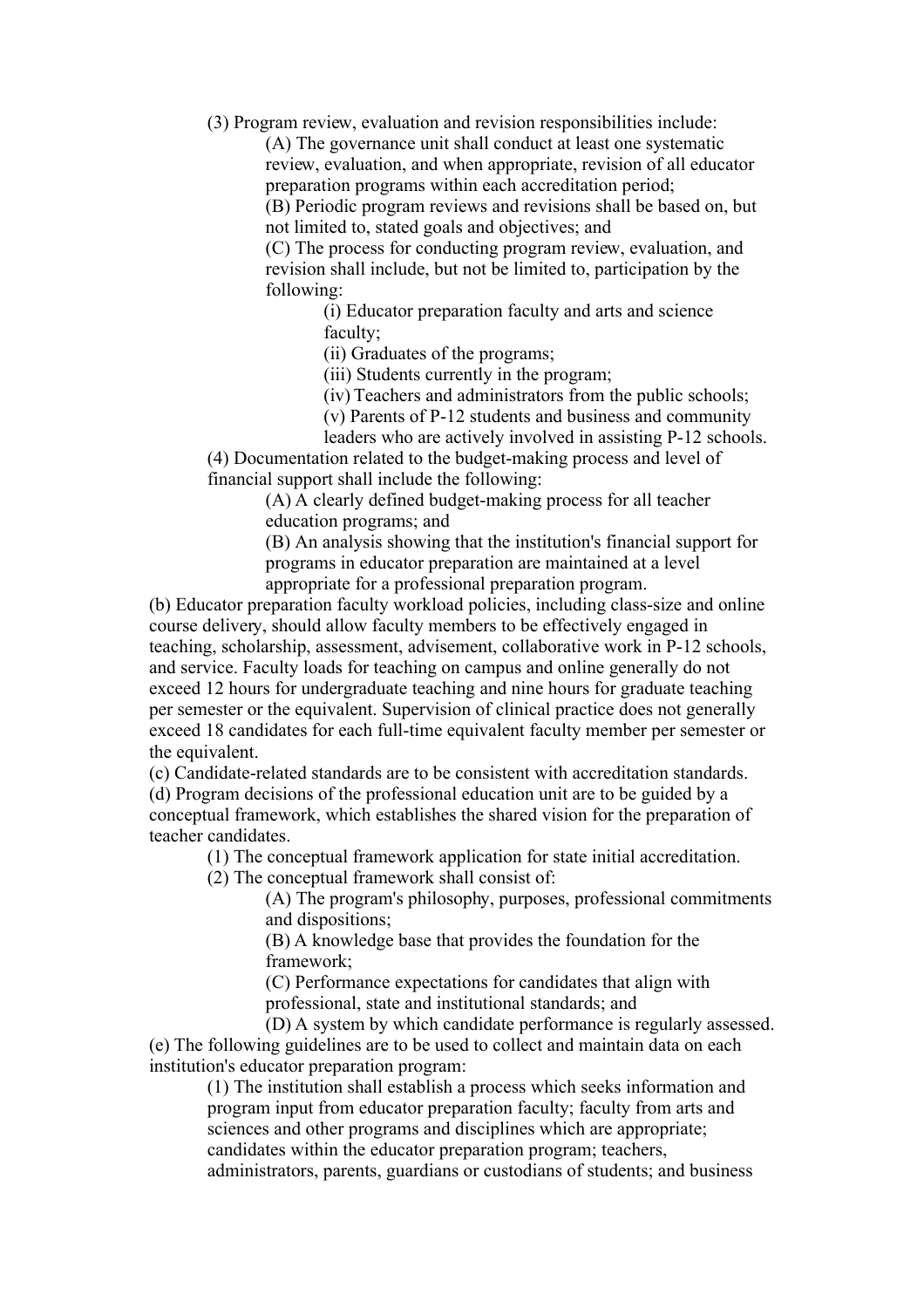and community leaders.

(2) The institution shall establish procedures to inform the public regarding the educator preparation program and to solicit and receive public input. (3) The self-study shall be accessible to any interested party under the

Oklahoma Open Records Act.

(4) The submitted institutional plan must be approved by the institution's governing board.

(5) Annual reviews and reports indicating program changes.

(f) The following policies, procedures and guidelines are used to direct the content and candidates' experiences of each institution's teacher preparation program.

(1) Programs require teacher candidates to have speaking and listening skills at a novice high level in a language other than English.

(2) General studies requirements for candidates include the arts,

communication, history, literature, mathematics, philosophy, sciences, English, government, and the social sciences.

(3) Programs establish cohort or colleague groups within the institution to assist teacher candidates in achieving competencies, better adapting to the school environment and furthering professional growth.

(4) Candidates complete a well-planned sequence of courses and/or experiences in pedagogical studies that ensures student competency in the Oklahoma State Department of Education Full Subject Matter Competencies for Teacher Licensure and Certification.

(5) The guidelines and standards for program reviews representing specialty organizations and national learned society standards are used in developing programs in each content area.

(6) Secondary and elementary/secondary teacher candidates have undergraduate majors or their equivalents, in a subject area.

(7) Teacher candidates in early childhood, elementary, and special education have subject area concentrations, which allow qualification as a generalist. To qualify as a generalist, candidates must document competency in mathematics, science, language arts, and social studies as identified in the CAEP professional learned societies' standards and State Department of Education Full Subject Matter Competencies for early childhood, elementary and special education.

(8) Teacher candidate coursework includes the study of substance abuse symptoms identification and prevention; mental illness symptoms identification and mental health issues; classroom management skills; trauma-informed responsive instruction; and classroom safety and discipline issues.

(9) Teacher candidate coursework or training includes the use of digital and other instructional technologies to effectively maximize student learning. (10) Early childhood, elementary education and special education candidates; training includes research-based instructional strategies for instruction, assessment and intervention for literacy development for all students, including advanced readers, typically developing readers and struggling readers who are coping with a range of challenges, including, but not limited to, English learners and learners with handicapping conditions and learning disabilities (including dyslexia).

(11) Teacher candidates must complete the equivalent of twelve (12) weeks of student teaching and have a minimum of 60 hours of diverse field experiences prior to their student teaching internship.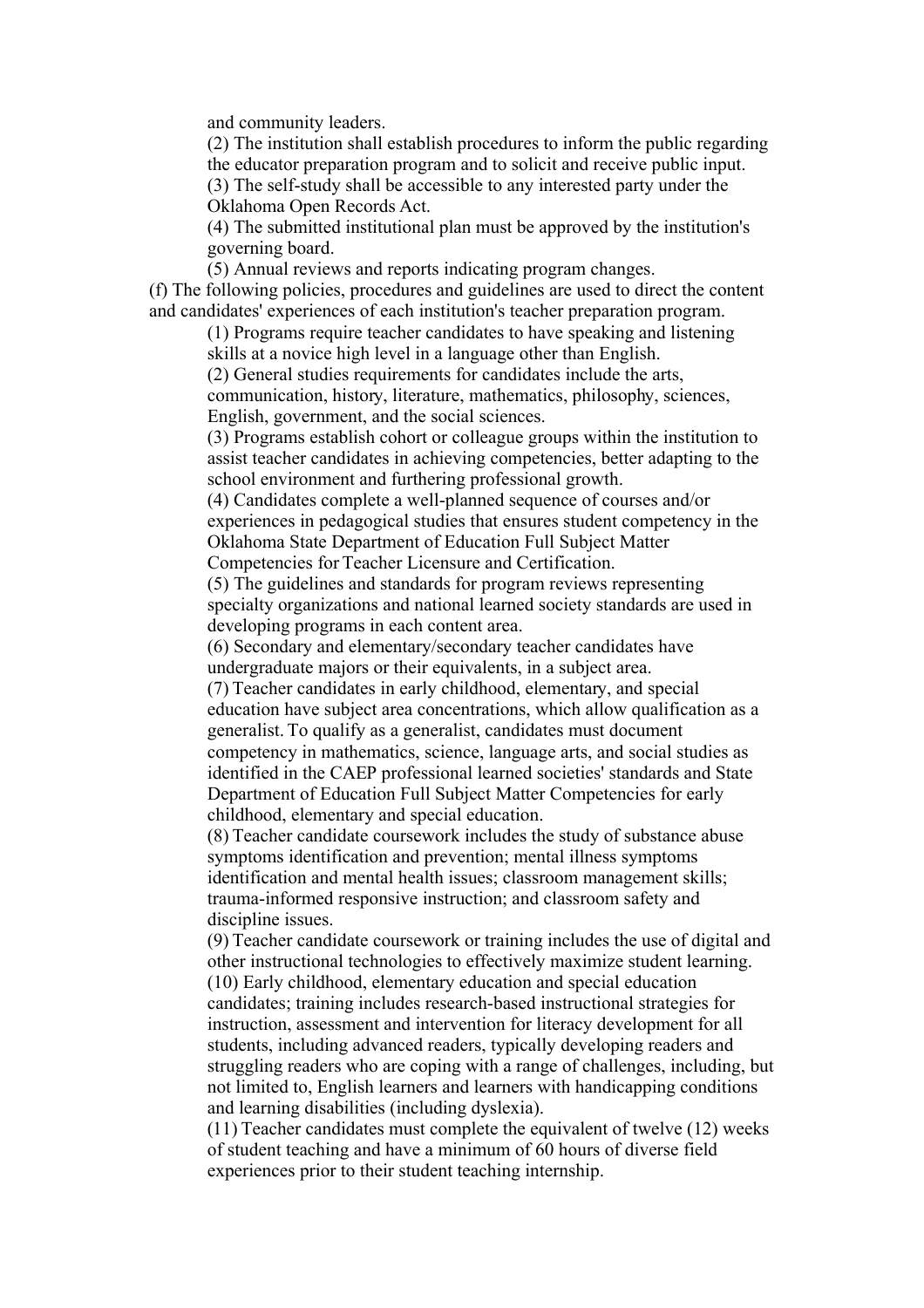(12) Teacher candidates are provided with advisement services to assist them in taking course work designed to maximize their opportunities for certification and employment. At a minimum, teacher candidates are provided information on the latest supply and demand information concerning teacher employment, state salary structure, and teaching shortage areas.

(13) Substantive collaboration and classroom interaction with students accompanies theoretical curriculum, thus allowing teacher candidates the opportunity to apply theory to actual classroom situations.

(14) Instruction integrates pedagogical competencies or skills with experiences in the school setting.

(15) Teacher candidates are provided with opportunities to have parental, family and community involvement within their pre-service programs.

(16) The unit establishes and publishes a set of criteria/competencies for exit from each professional education program. These criteria/competencies reflect the Oklahoma Department of Education General Teacher Competencies and/or subject matter competencies outlined in the CAEP national (professional) learned societies' standards.

(17) The unit establishes and publishes the criteria/competencies for exit and satisfactory completion adhering to all rules and regulations established by the Oklahoma State Department of Education.

(18) A candidate's mastery of a program's stated exit criteria or competencies is assessed through the use of multiple sources of data such as culminating experience, portfolios, interviews, videotaped and observed performance in schools, standardized tests and course grades.

(19) Effective September 1, 2015 mentor teachers are required to have minimum of three years of teaching experience in the area in which they are certified.

(g) The following guidelines are to be used to facilitate the professional learning of faculty: Teacher education faculty continue their professional learning during their tenure at an institution of higher education to ensure that the future teachers of Oklahoma are taught by professional educators fully trained in their areas of expertise. Professional development for teacher educators and arts and sciences faculty should be focused on the faculty members' ability to model such effective teaching strategies as inquiry, group discussions and collaborative learning. (h) The following policies are to be used to evaluate individual program areas at each institution:

(1) The institution shall submit program reviews for each required program area based upon the CAEP and/or State policies, guidelines and accreditation schedule.

(i) Gifted Education and Elementary Math Specialist programs, requiring no more than eighteen hours of graduate level coursework, designed as endorsement programs for certified educators are submitted to OEQA for process approval.

[**Source:** Added at 32 Ok Reg 1709, eff 9-11-15; Amended at 33 Ok Reg 736, eff 8-25-16; Amended at 34 Ok Reg 1111, eff 9-11-17; Amended at 35 Ok Reg 1159, eff 9-14-18 <sup>1</sup>; Amended at 35 Ok Reg 1181, eff 9-14-18 <sup>1</sup>; Amended at 36 Ok Reg 1115, eff 9-16-19; Amended at 37 Ok Reg 1218, eff 9-11-20]

*EDITOR'S NOTE: 1The agency promulgated two amended versions of this section (218:10-5-3) with the same effective date (9-14-18). Both versions were published in the 2018 Supplement. In 2019, the agency reconciled the two versions through permanent rulemaking, effective 9-16-19.*

## **218:10-5-4. Standards for Oklahoma educator preparation programs**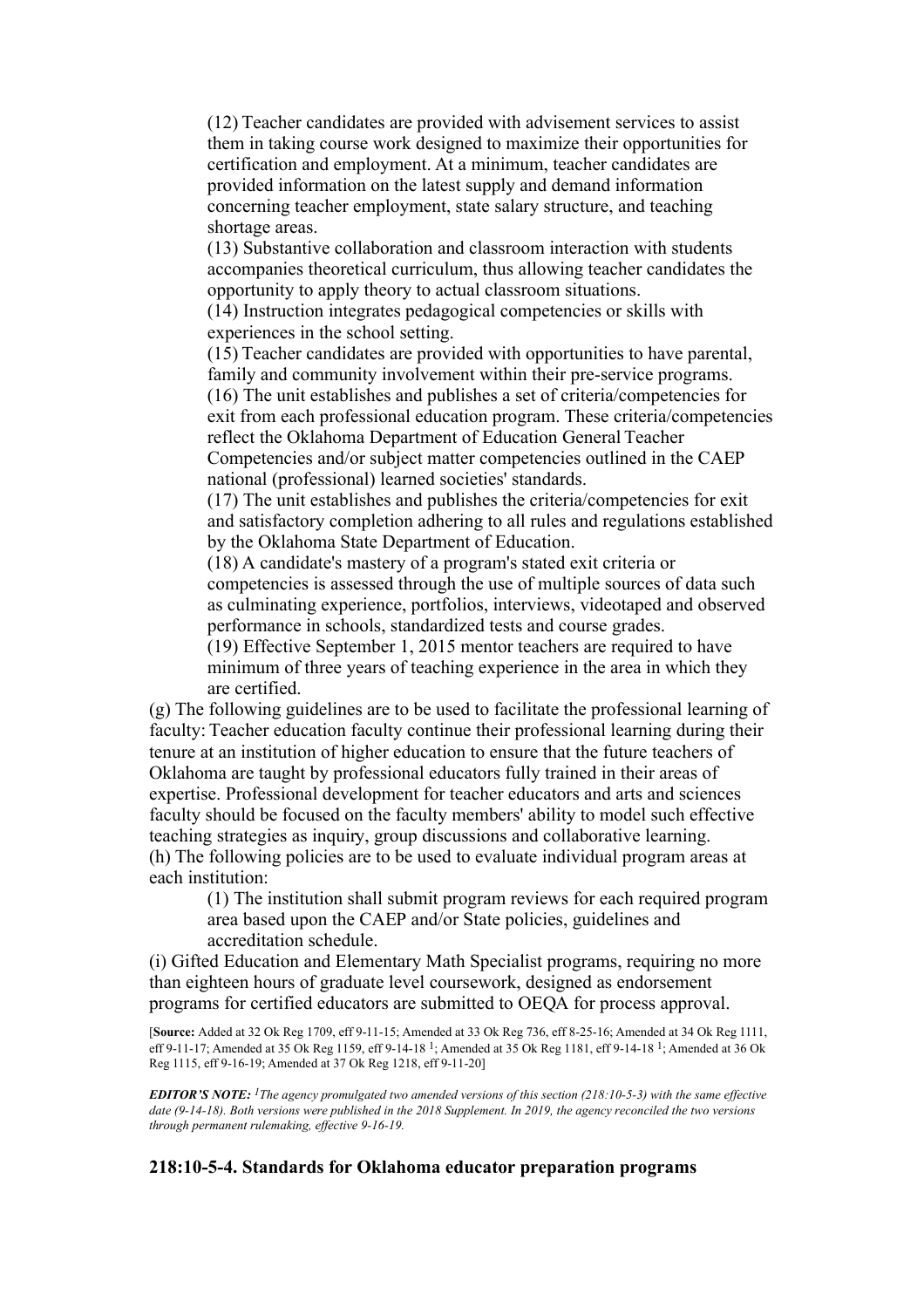(a) Effective September 1, 2016 accreditation standards as defined by CAEP shall apply to undergraduate programs.

(1) Standard One: Content and pedagogical knowledge. The educator preparation program ensures that candidates develop a deep understanding of the critical concepts and principles of their discipline and, by completion, are able to use discipline-specific practices flexibly to advance the learning of all students toward attainment of college- and careerreadiness standards.

(2) Standard Two: Clinical partnerships and practice. The educator preparation program ensures that effective partnerships and high-quality clinical practice are central to preparation so that candidates develop the knowledge, skills, and professional dispositions necessary to demonstrate positive impact on all P-12 students' learning and development. (3) Standard Three: Candidate quality, recruitment, and selectivity. The educator preparation program demonstrates that the quality of candidates is a continuing and purposeful part of its responsibility from recruitment, at admission, through the progression of courses and clinical experiences and to decisions that completers are prepared to teach effectively and are recommended for certification. The educator preparation program demonstrates that development of candidate quality is the goal of educator preparation in all phases of the program. This process is ultimately determined by a program's meeting of Standard 4.

(4) Standard Four: Program impact. The educator preparation program demonstrates the impact of its completers on P-12 student learning and development, classroom instruction, schools, and the satisfaction of its completers with the relevance and effectiveness of their preparation. (5) Standard Five: Educator preparation program quality assurance and continuous improvement. The educator preparation program maintains a quality assurance system comprised of valid data from multiple measures, including evidence of candidates' and completers' positive impact on P-12 student learning and development. The educator preparation program supports continuous improvement that is sustained and evidence-based and that evaluates the effectiveness of its completers. The educator preparation program uses the results of inquiry and data collection to establish priorities, enhance program elements and capacity and test innovations to improve completers' impact on P-12 student learning and development.

(b) Effective September 1, 2019, accreditation standards as defined by CAEP shall apply to advanced programs.

(1) Standard A.1: Content and Pedagogical Knowledge. The educator preparation program ensures that candidates for professional specialties develop a deep understanding of the critical concepts and principles of their field of preparation and, by completion, are able to use professional specialty practices flexibly to advance the learning of all P-12 students toward attainment of college-and career-readiness standards. (2) Standard A.2: Clinical Partnership and Practice. The educator preparation program ensures that effective partnerships and high-quality clinical practice are central to preparation so that candidates develop the knowledge, skills, and professional dispositions appropriate for their professional specialty field.

(3) Standard A.3: Candidate Quality and Selectivity. The educator preparation program demonstrates That the quality of advanced program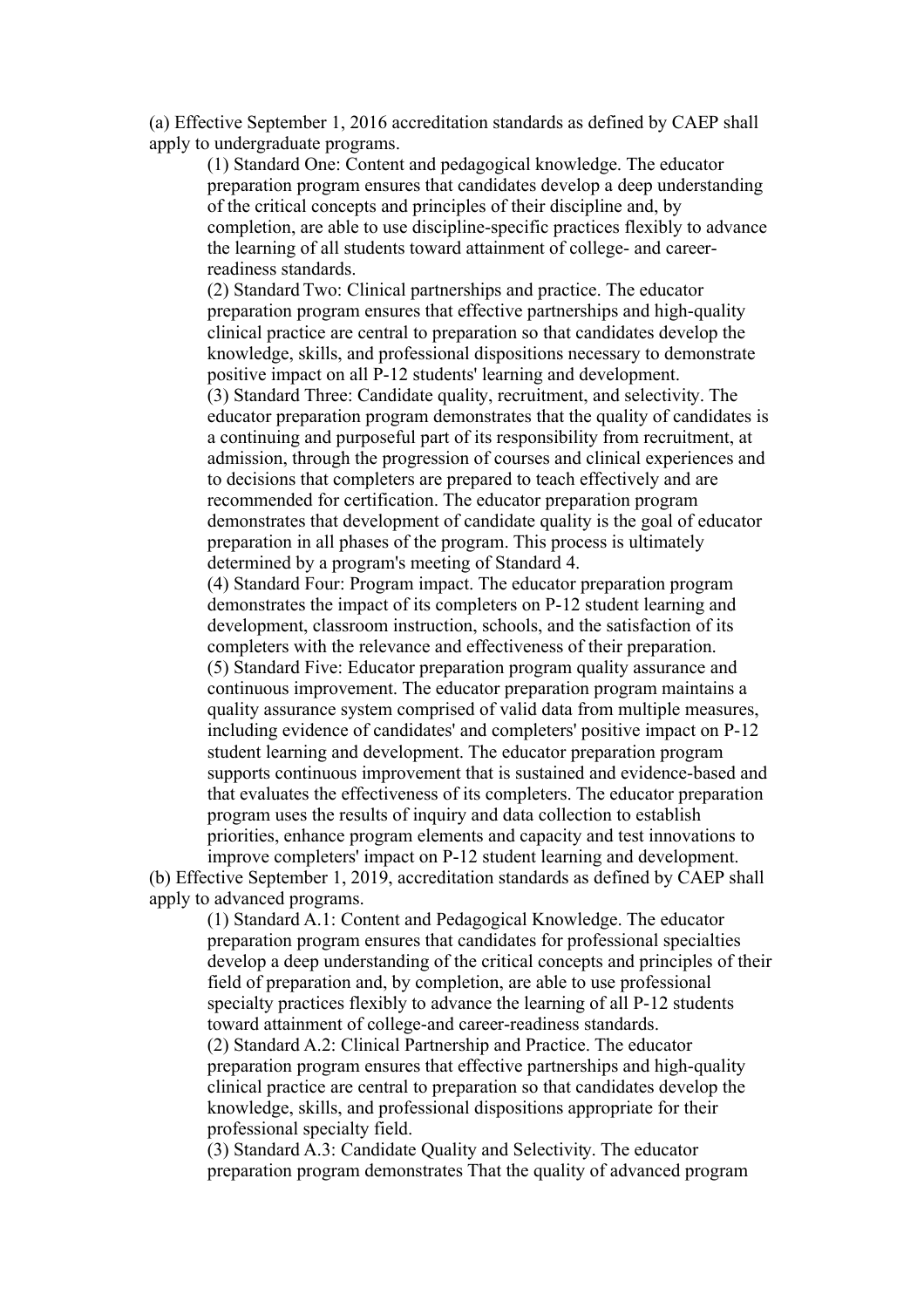candidates is a continuing and purposeful part of its responsibility so that completers are prepared to perform effectively and can be recommended for certification where applicable.

(4) Standard A.4: Program Impact. The educator preparation program documents the satisfaction of its completers from advanced preparation programs and their employers with the relevance and effectiveness of their preparation.

(5) Standard A.5: Provider Quality Assurance and Continuous Improvement. The educator preparation program maintains a quality assurance system comprised of valid data from multiple measures, including evidence of candidates an completers positive impact on P-12 student learning and development. The provider supports continuous improvement that is sustained and evidence-based, and that evaluates the effectiveness of its completers. The provider uses the results of inquiry and data collection to establish priorities, enhance program elements and capacity, and test innovations to improve completers impact on P-12 student learning and development.

(c) Annual report. Each Oklahoma educator preparation unit shall submit an annual report to the OEQA. This report will satisfy the requirements for the CEQA, OSRHE, State Department of Education, and CAEP/AACTE. The following information will be included in the report:

(1) Changes that occurred in implementation of the standards outlined in the Institution Plan as a result of local and statewide

evaluations/assessments, public hearings or other reasons;

(2) Progress made in addressing the stipulations/areas for improvement, if any, identified by the most recent on-site visit by the on-site accreditation review team. When the CEQA has determined that an education unit is not making progress toward the removal of the area for improvement on a state requirement, the institution will be notified that the unit is required to submit a plan and timeline for addressing the areas for improvement. If at the end of six (6) months the CEQA determines the education unit has not submitted sufficient data documenting adequate progress toward the removal of the areas of improvement, a state-level Target Visit will be warranted within 18 months. After such Target Visit the CEQA will have the option of granting continuing accreditation or revoking accreditation. This progress will be annually reviewed by the OEQA.

(3) Quantitative data related to the unit's programs as required in the AACTE/CAEP Annual Report. These data shall reflect information pertaining to supply and demand for teacher candidates;

(4) Program changes being implemented for OEQA and CAEP continued accreditation;

(5) Report on resources devoted to technology;

(6) Report on professional development activities of faculty;

(7) Report on the number of hours each faculty member taught or were in direct contact with students in public schools;

(8) Report on the number of graduate students admitted conditionally and the success rates.

(9) Report on the results of the assessment of teaching skills in the area of reading instruction as administered to candidates in elementary, early childhood education, and special education.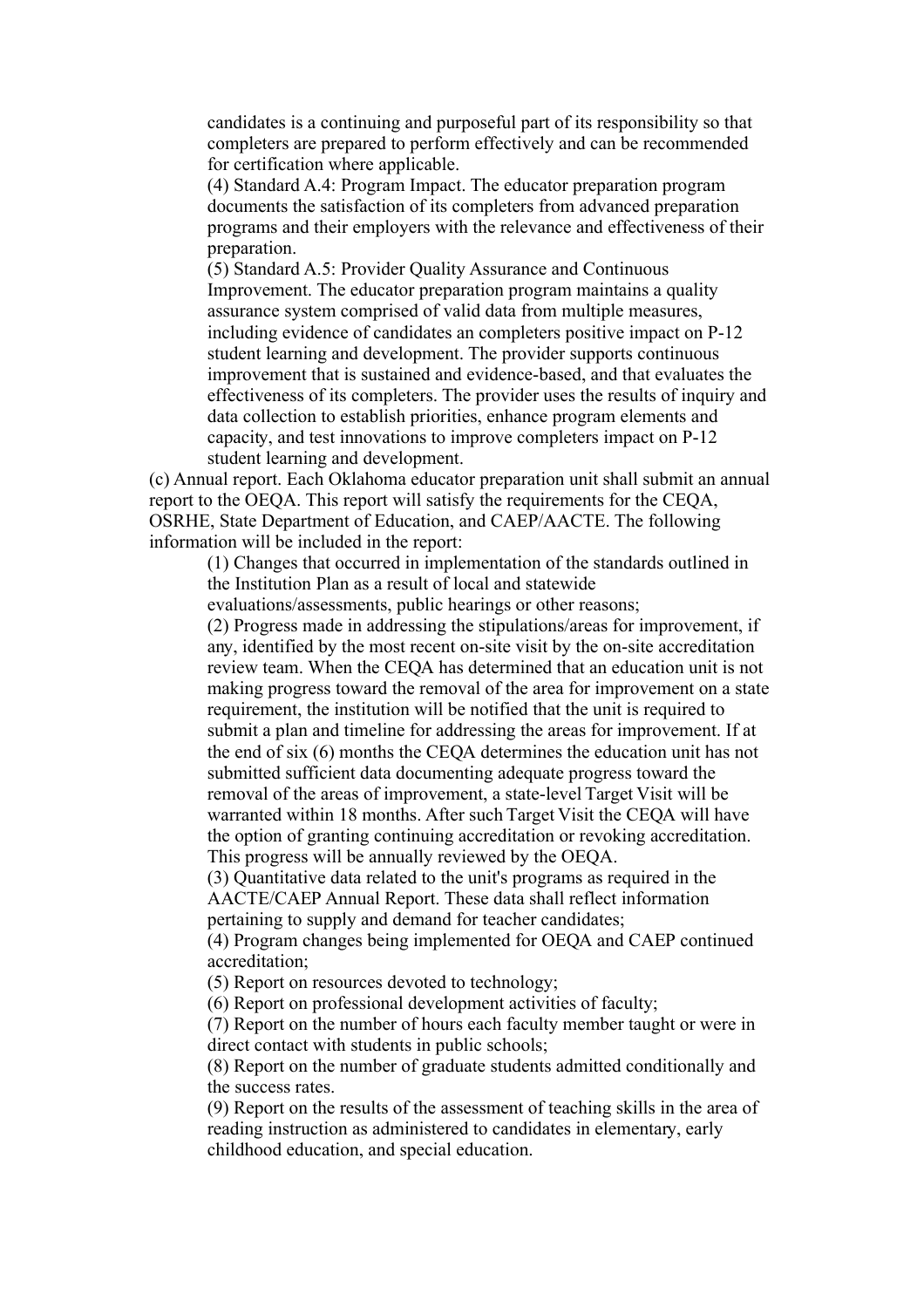(10) Report on the participation in the alternative placement programs offered by the institution.

(11) Report on the procedures used to inform the public regarding the institution's teacher education program and the manner through which public input is solicited and received.

(12) Annually, the OEQA shall provide feedback to any institution if their annual report indicates that progress is not being made in addressing areas for improvement.

(13) Complete copies of the annual reports for public institutions will be distributed to OSRHE and summary data for all institutions will be distributed to constituents based on reporting requirements outlined in 70 O.S., Section 6-186.

(14) The OEQA will produce a report describing the accreditation status of each institution. This report will devote a section to each institution separately and include a summary of CAEP and OEQA review findings. 218:10-7-1.

[**Source:** Added at 32 Ok Reg 1709, eff 9-11-15; Amended at 33 Ok Reg 736, eff 8-25-16; Amended at 34 Ok Reg 1111, eff 9-11-17; Amended at 35 Ok Reg 1159, eff 9-14-18]

### **SUBCHAPTER 7. EDUCATOR ASSESSMENT REGULATIONS**

#### **218:10-7-1. Educator assessment regulations**

#### (a) **Examinees - initial licensure and certification.**

(1) Any individual who applies for a teaching license/certification must successfully complete the competency examination as defined by the OEQA. The competency examination is made up of three components: The Oklahoma General Education Test (OGET) or an approved assessment of general knowledge, the Oklahoma Subject Area Test (OSAT) and the Oklahoma Professional Teaching Exam (OPTE) or an approved performance assessment measuring professional knowledge and skills. (2) See Appendix A for competency exam requirements by certification area and test codes.

## (b) **Examinees - additional certification.**

(1) Individuals wishing to add a certification area to an existing teaching credential must successfully complete the Oklahoma Subject Area Test for the field of the desired certification.

(2) Individuals wishing to add a teaching certification area to an existing license or standard certificate in Speech Language Pathologist, School Nurse, School Psychometrist and/or School Psychologist must successfully complete the Oklahoma Subject Area Test and the Oklahoma Professional Teaching Exam or an approved performance assessment measuring professional knowledge and skills for the field of the desired certification. (3) See Appendix A for competency exam requirements by certification area and test codes

#### (c) **Examinees - alternative placement program.**

(1) Individuals seeking a teaching license via the Alternative Placement Program must successfully complete the Oklahoma General Education Test and the Oklahoma Subject Area Test. A licensed teacher via the Alternative Placement Program seeking a standard certificate must successfully complete the Oklahoma Professional Teaching Exam or an approved performance assessment measuring professional knowledge and skills.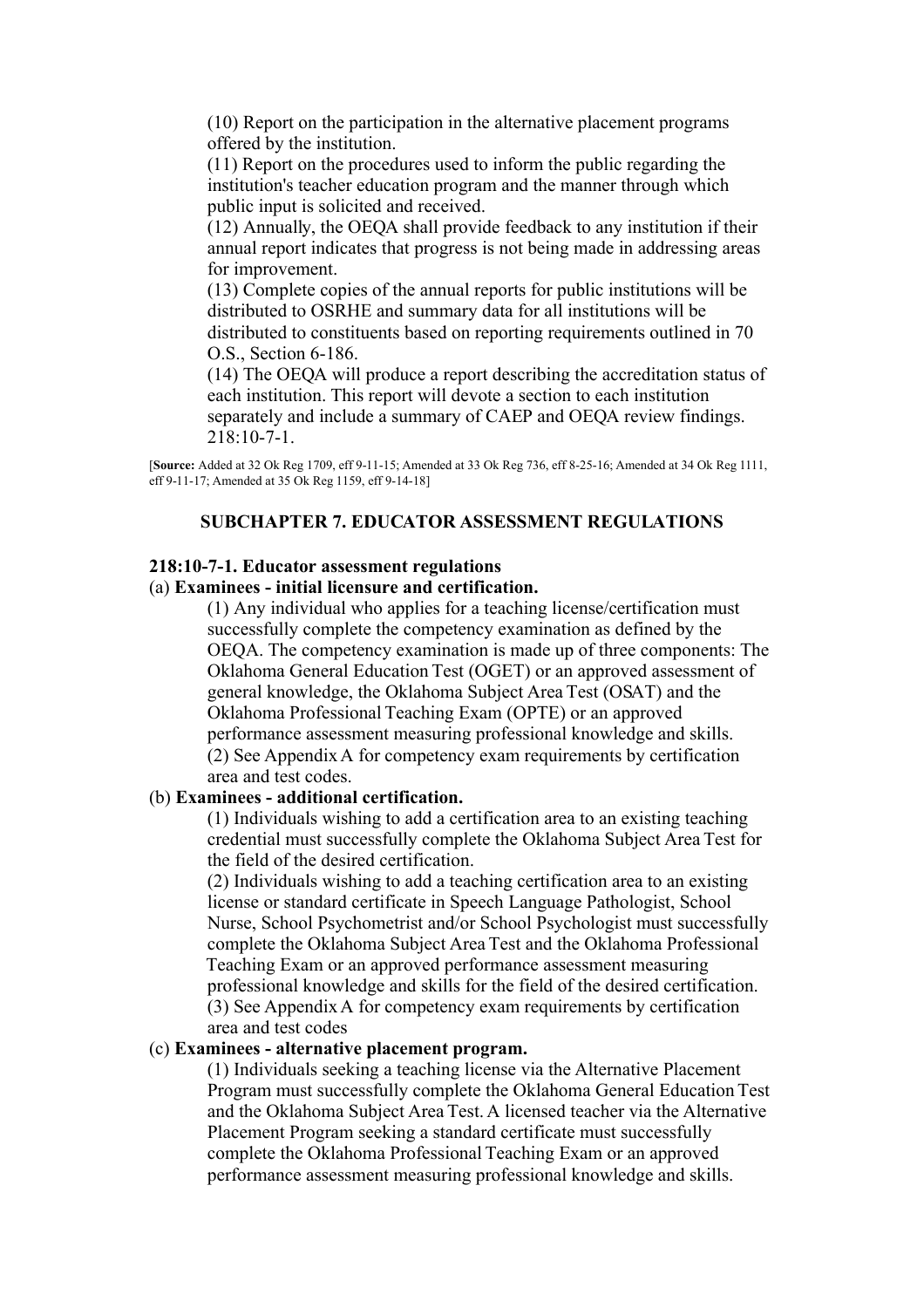(2) See Appendix A for competency exam requirements by certification area and test codes.

(d) **Examinees-out of state certification.** Individuals seeking an Oklahoma license/certification who are certified educators in another state(s) and have successfully completed a competency examination used in the majority of other states or comparable customized exam, will be exempt from meeting the Oklahoma educator assessment requirements for the subject/grade levels most closely aligned with their out-of-state certification.

## (e) **Examinees - testing conditions and requirements compliance.**

(1) If an examinee fails to comply with the conditions and requirements specified or referenced on the Certification Examinations for Oklahoma Educators Test website, including the Conditions of Test Participation, or take any prohibited actions, the test results may be voided, no refund will be issued, no portion of the testing fee can be applied toward the cost of any future test administrations and/or the examinee's registration may be cancelled.

(2) If an examinee's test score is found to be unverifiable by either the testing company or the OEQA, the examinee will be allowed one (1) retake under controlled conditions at no cost to the examinee.

[**Source:** Added at 32 Ok Reg 1709, eff 9-11-15; Amended at 33 Ok Reg 736, eff 8-25-16; Amended at 34 Ok Reg 1111, eff 9-11-17; Amended at 35 Ok Reg 1159, eff 9-14-18; Amended at 36 Ok Reg 1098, eff 6-27-19 (emergency); Amended at 37 Ok Reg 1218, eff 9-11-20]

## **218:10-7-3. Alternative testing arrangements**

## (a) **Alternative testing arrangements - religious practices.**

(1) Alternative test dates may be arranged for individuals whose religious practices do not allow them to take tests on Saturday.

(2) Alternative test dates will be available at a minimum of two test sites per test administration.

(3) Individuals wishing to request an alternative test date due to religious convictions must submit the following to National Evaluation Systems no later than the regular registration deadline for the test administration desired:

(A) A completed registration with proper payment

(B) A completed form requesting an alternative test date

(C) A letter from a member of the clergy, on that individual's

professional letterhead, attesting to the religious convictions of the examinee requesting accommodation.

#### (b) **Alternative testing arrangements - accommodation of the basis of disability.**

(1) Alternative testing arrangements may be made for individuals with either temporary or permanent physical disability, illness, or injury. (2) Standard accommodations may be requested by individuals with a disability and can be accommodated at all test sites. Standard accommodations include the following:

(A) Special seating

(B) Allowance of a medical device in the testing room

(C) Frequent breaks

- (D) Use of a magnifying glass, colored overlays, or a straight edge
- (E) Use of a pen for written assignment
- (F) Use of a trackball mouse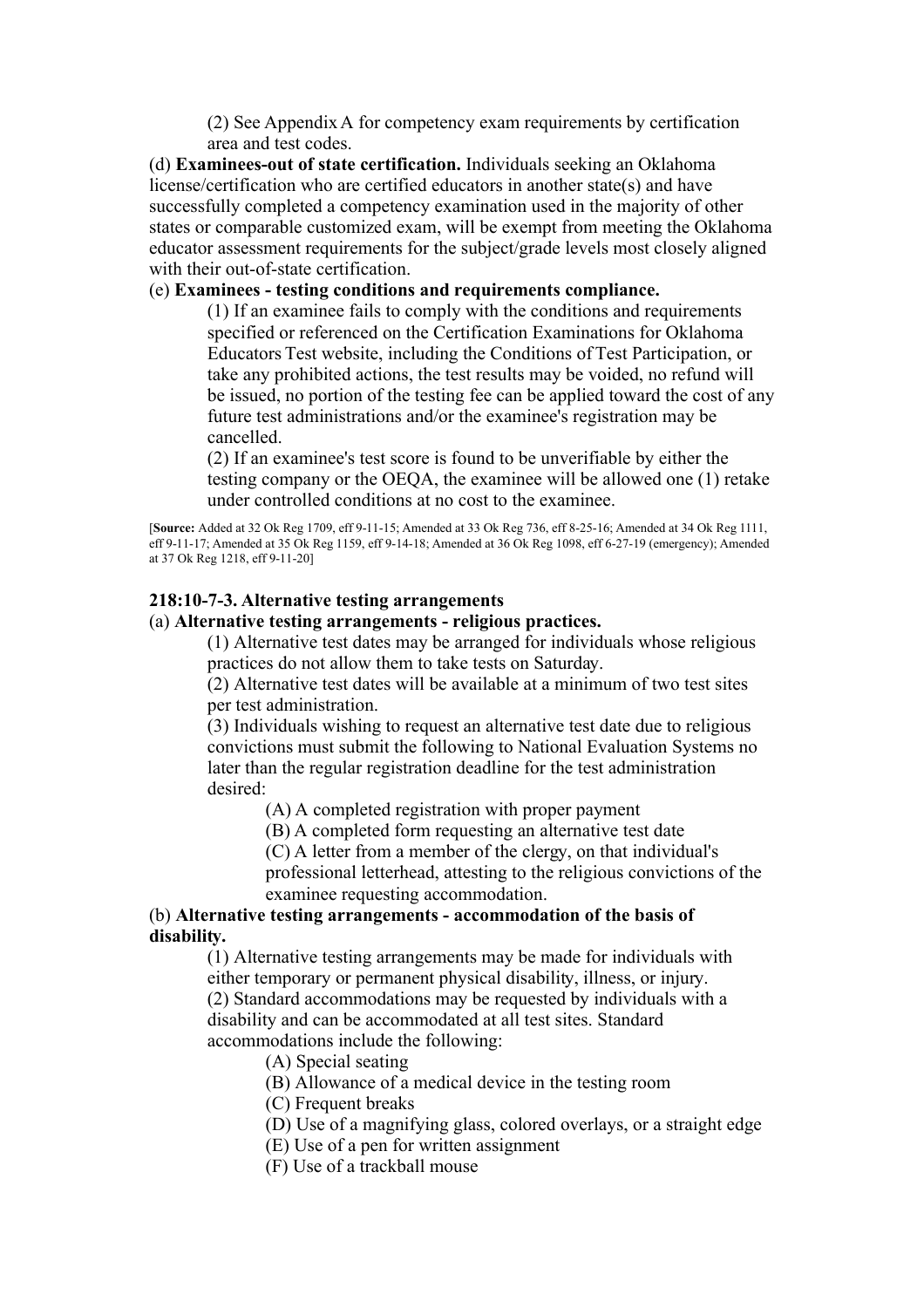(G) Adjustable table

(3) Standard accommodations may be requested by submitting the following to Evaluation Systems Group of Pearson no later than the regular registration deadline for the test administration desired:

(A) A completed registration with proper payment.

(B) A completed form requesting alternative testing arrangements indicating the nature of the request.

## (c) **Alternative testing arrangements - non-standard accommodation on the basis of a physical disability.**

(1) Non-standard alternative testing arrangements may be made for individuals with a temporary or permanent disability, illness, or injury. (2) Individuals requesting alternative testing arrangements on the basis of a physical disability must submit the following to National Evaluation Systems no later than the regular registration deadline for the test administration desired:

(A) A completed registration form with proper payment (B) A completed form requesting alternative testing arrangements identifying the disability and the specific arrangements requested. (C) A statement by a licensed professional, on that person's professional letterhead, whose credentials are appropriate to diagnose the disability. Statements must include the disability for which accommodation is being sought as well as recommended administration modifications.

## (d) **Alternative testing arrangements - non-standard accommodation on the basis of cognitive or emotional disability.**

(1) Non-standard alternative testing arrangements may be made for individuals with temporary or permanent cognitive or emotional disability, illness, or injury.

(2) Individuals requesting non-standard alternative testing arrangements on the basis of cognitive or emotional disability must submit the following to Evaluation Systems Group of Pearson no later than the regular registration deadline for the test administration desired:

> (A) A completed registration form with proper payment (B) A completed form requesting alternative testing arrangements identifying the disability and the alternative arrangements requested.

(C) A statement by a licensed professional, on that person's professional letterhead, whose license or credentials are appropriate to diagnose the disability. The statement must include the disability for which accommodations are being requested, along with supporting documentation, and recommended test administration modifications.

[**Source:** Added at 32 Ok Reg 1709, eff 9-11-15]

## **SUBCHAPTER 8. TEACHING CERTIFICATION SCHOLARSHIP PROGRAM**

#### **218:10-8-1. Teaching Certification Scholarship Program**

(a) **Scholarship Program.** The Commission for Educational Quality and Accountability shall establish the Teaching Certification Scholarship Program. The purpose of the program shall be to provide qualifying teacher candidates who are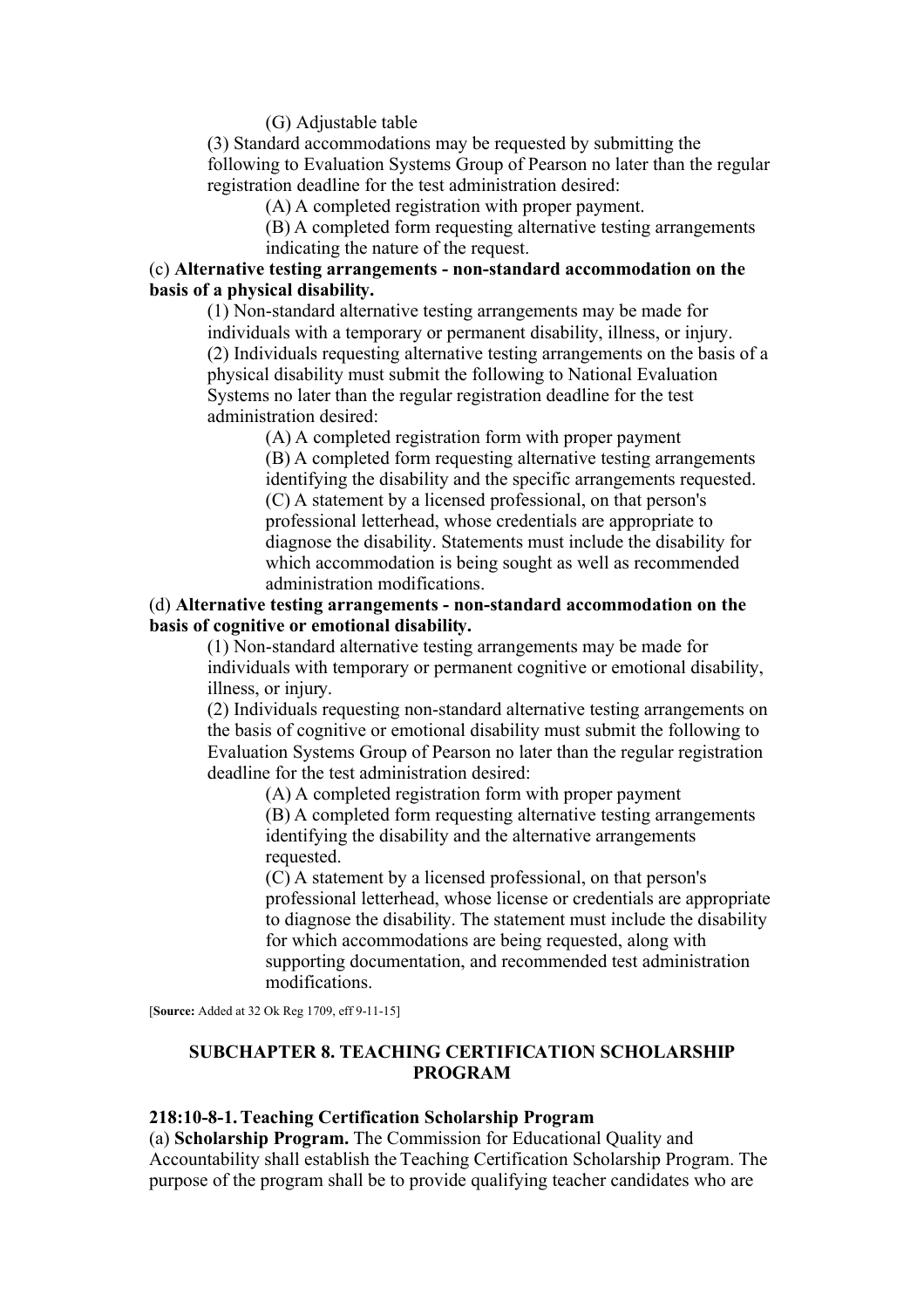seeking certification with a scholarship toward the cost of competency examinations required by Section 6-187 of Title 70 of the Oklahoma Statutes, subject to the availability of funds.

(1) Scholarships are limited to one per teacher candidate.

(2) Teacher candidates must be currently seeking initial certification.

(b) **Scholarship application.** OEQA will develop the scholarship application and any associated deadlines.

# (c) **Selection of scholarship recipient.**

(1) The Scholarship applications will be considered on one or more of the following:

(A) Degree which applicant conveys scholarship need

(B) Conveyance of commitment to teaching in an accredited school district in Oklahoma for a minimum of one (1) year

(C) Demonstration of professional disposition

(2) Scholarship recipients will be selected based on scores determined within the application process, ranking from highest to lowest based on application score

### (d) **Payment and reimbursement of competency examination fees.**

(1) OEQA will make payment for competency examination fees for each scholarship candidate upon signing a letter of intent

(2) If the scholarship recipient does not teach at a school district in Oklahoma upon achieving certification, he or she shall be required to reimburse OEQA for the full amount awarded

[**Source:** Added at 34 Ok Reg 1111, eff 9-11-17; Amended at 38 Ok Reg 1757, eff 9-11-21]

# **SUBCHAPTER 9. EDUCATION LEADERSHIP OKLAHOMA**

## **218:10-9-1. Education Leadership Oklahoma regulations**

#### (a) **Selection of scholarship recipients.**

(1) Applicant can be funded for one Education Leadership Oklahoma (ELO) and one Maintenance of Certification scholarship to attain National Board Certification.

(2) Applicant must currently be a, full-time, Oklahoma public school classroom teacher with special consideration given to teachers who work in inner city schools as defined by law.

(3) OEQA shall develop the ELO application and any associated deadlines. The application will seek information in the form of short answer questions and essay.

(4) OEQA shall designate the place and time for ELO applications to be read and scored by the Application Review Committee if necessary.

(5) The Application Review Committee shall review and score applications to award scholarships

(A) The Application Review Committee will consist of National Board Certified Teachers.

(B) Each Application Review Committee member will be trained to read and score applications.

(C) The Application Review Committee may consider one or more of the following:

(i) Knowledge of NBPTS process

(ii) Inclusion of the five core propositions within the essay question